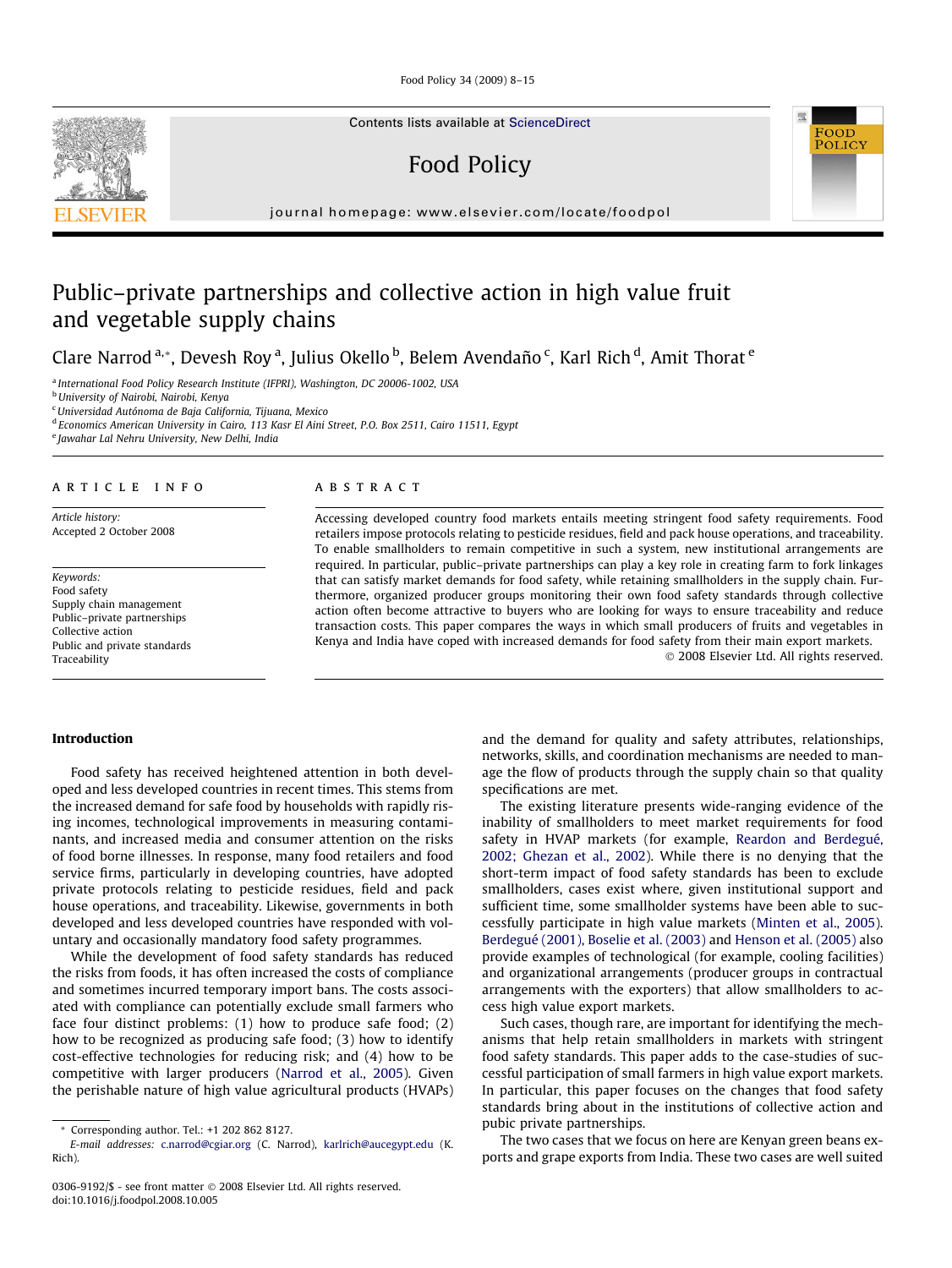to identify the organizational changes following the tightening of the food safety standards. In both cases collective action in the form of producer groups existed prior to the food safety shocks. The imposition of tighter food safety standards—in levels of standards or in terms of high consignment rejections—led to significant organizational changes, resulting in new forms of collective action that try to minimize the asymmetries in information across principal (exporter) and agent (the farmers).

The role of collective action (in terms of producer groups) and public–private partnerships in enabling smallholders to access high value markets is well established in the literature (see the papers on successful cases above). Food safety standards alter collective action in two principal ways that we capture in the cases studied in this paper. First, beyond the organization into producer groups to achieve scale economies, collective action in the presence of food safety standards gets increasingly driven by differences in comparative advantages; an example of this would be collective action between a group of farmers and agents with expertise in marketing. [Berdegué \(2001\)](#page--1-0) refers to it as a multiple agent framework.

Second, food safety standards necessitate the role of collective action in solving information asymmetry problems; for example, group composition may be chosen to solve adverse selection problems, and group monitoring may be used to solve moral hazard problems. The conventional role of collective action, i.e. exploitation of scale economies, also applies with food safety standards: traceability, which is central to the system with food safety standards, is more economical to achieve collectively.

Apart from highlighting the economic rationale behind the organizational changes in collective action and public–private partnerships, this paper emphasizes the complementarity between the two arrangements in determining the outcomes. There are independent roles as well for these arrangements, but there are crucial complementarities that food safety standards bring about. The best example is lumpy investments where pooling of resources by farmers can defray costs, but is often insufficient unless other parties extend funds through interlinked arrangements or through a loan subsidy. Similarly, as the Kenya example shows, government might play a role in organizing members to deal with the problem of free riding in the initial stages of formation.

The paper is organized as follows. First, we look at the delivery of fruits and vegetables to markets with food safety standards and discuss the implications for smallholders. We then show how supply chains incorporate food safety requirements in the two cases. The role of various institutions in ensuring that smallholders meet food safety standards is described next. Finally, we conclude with a discussion of the policy messages from these cases.

#### Delivering to markets with food safety standards

Typically, in most less developed countries producers supply three markets: the domestic traditional, modern urban, and export. These markets differ in organizational respects, but a large part of the difference is due to varying demands for food safety ([World](#page--1-0) [Bank, 2006](#page--1-0)). For instance, in traditional markets there is little consumer awareness or concern over food safety resulting in little effort to control it. In emerging modern domestic urban markets, however, there is growing consumer awareness regarding food safety. Increasingly, retailers in less developed countries attempt to control standards and thus differentiate their products in terms of food safety attributes. In export markets, especially in developed countries, there is a high level of consumer concern regarding food safety, as well as pressure on retailers to differentiate, resulting in strict retailer requirements imposed on suppliers.

In the emerging food system dominated by domestic urban and export markets, smallholders are at a disadvantage mainly due to their scale. The problem of coordinating with many small farmers is exacerbated by their geographic dispersion, low educational levels, and poor access to capital and information ([Humphrey, 2005;](#page--1-0) [Rich and Narrod, 2005](#page--1-0)). Because of the high transaction and marketing costs of sourcing from smallholders, major exporters produce high value agricultural products on their own farms or source from medium and large outgrowers trained and trusted to deliver on both traceability and food safety requirements.

Smallholders face problems in meeting the standards, as well as in delivering a regular supply to buyers, due to a number of interrelated factors:

- Scale: Compliance with standards incurs high fixed costs in production and marketing, compounded by poor access to credit.
- Information: Smallholders need information on safe use of inputs and management of pathogens, which can multiply as products move along the supply chain. Lack of information regarding production and marketing can especially deter smallholders, as acquiring and processing information involves large fixed costs.
- Reputation: For goods where some aspects of quality are not revealed immediately at the time of consumption, reputation of the sellers matters significantly. Smallholders usually have a short history of presence in the market and lack branding or reputation. This translates into a lack of incentives for an individual farmer to invest in quality improvement.

Given these constraints, the common effect of market requirements in high value markets has been to exclude smallholders. However, over time and given adequate institutional support, some smallholders continue to participate in high value export markets. Two institutional mechanisms for linking smallholders with high value export markets are collective action and public– private partnerships, which can play complementary roles as demonstrated by the case-studies in this paper.

### The role of collective action

There are several definitions of collective action in the literature. [Marshall \(1998\)](#page--1-0) defines it as an action taken by a group (either directly or on its behalf through an organization) in pursuit of members' perceived shared interests. [Vermillion \(1999\)](#page--1-0) defines collective action as the coordinated behaviour of groups toward a common interest or purpose. [Sandler \(1992\)](#page--1-0) considers collective action to arise when the efforts of two or more individuals are needed to accomplish an outcome. These definitions uniformly imply the objective of meeting a commonly shared goal, in this case achieving or retaining access to high value export markets by meeting stringent food safety standards. The economic rationale for collective action by smallholders derives from two features of markets with food safety standards: (i) economies of scale that are magnified by food safety standards, such as the requirement of traceability, and (ii) the need for specific skills for meeting the standards that smallholders may not have.

Collective action can create economies of scale in production and marketing. Farmer groups can achieve efficiencies in production (for example, through access to cheaper inputs) and can lower marketing costs. The implementation of food safety standards magnifies potential economies of scale by imposing marketing requirements, such as post-harvest cold storage, or specific transportation methods. Additionally, markets with high food safety standards are information intensive and rely on formal contracts, resulting in high transaction costs for collection of market information, negotiation, monitoring, and enforcement of business